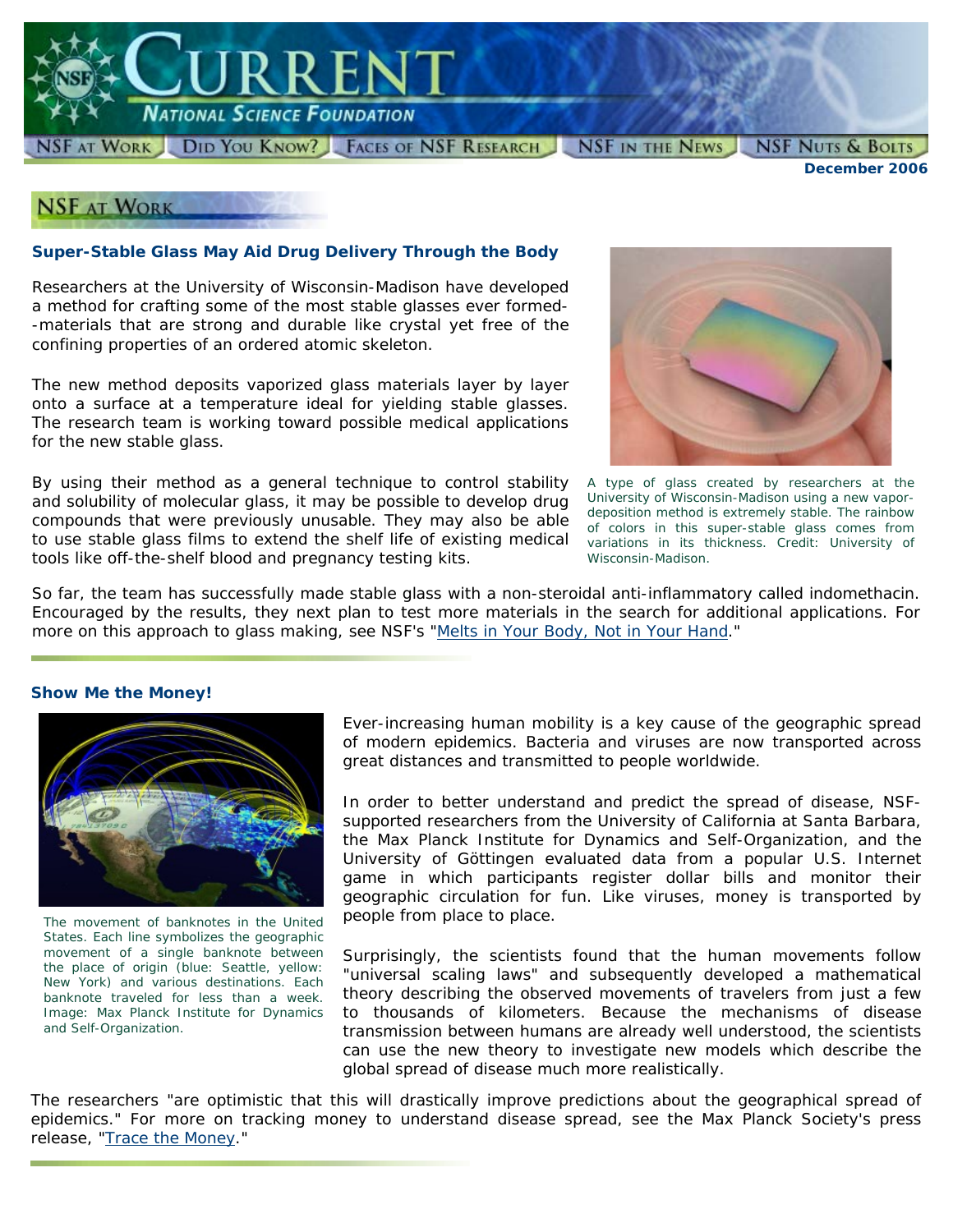#### **Volcanic Blast Likely Killed and Preserved Juvenile Fossil Plesiosaur Found in Antarctica**

Amid 70-mile-per-hour winds and freezing Antarctic conditions, an American-Argentine research team recovered the well-preserved fossil skeleton of a juvenile plesiosaur--a marine reptile that swam the waters of the Southern Ocean roughly 70 million years ago.

The fossilized remains represent one of the most-complete plesiosaur skeletons ever found and are thought to be the bestarticulated fossil skeleton ever recovered from Antarctica. The creature would have inhabited Antarctic waters during a period when the Earth and its oceans were far warmer than they are today. The NSF and the Instituto Antártico Argentino funded the expedition. See the [NSF press release](http://www.nsf.gov/news/news_summ.jsp?cntn_id=108195) for additional information about this finding.



*This artist's rendering depicts how a mother and juvenile plesiosaur may have looked. Credit: Nicolle Rager Fuller, NSF.*

#### **Understanding the Building Blocks of Language and Thought**



*With this type of toy, English-learning toddlers learn the concept of "in" while Korean-learning toddlers learn the concept of "tight-fit." Through research to discover whether English-learning toddlers could think like their Korean-learning counterparts, Casasola found that babies as young as 18 months old can adapt to new language patterns. Credit: Photos.com.*

Plastic nesting cups and Legos™ are more than mere playthings for babies. They are powerful tools in developing an understanding of spatial concepts, according to Marianella Casasola, an associate professor of human development at Cornell University who has received NSF support early in her research career.

She is documenting the connections between language input and human thought processes by studying the building blocks of language acquisition in infants. Her research shows that infants comprehend spatial relationships such as "in" and "on" through language input from caregivers and the babies' own play behaviors.

"Some argue that spatial concepts shape language," said Casasola, who received an NSF Faculty Early Career Development program (CAREER) award and the Presidential Early Career Award for Science and Engineering (PECASE). "But our research suggests that it also may be the other way around. Our specific language can actually help us form particular spatial concepts."

See the [NSF Discovery](http://www.nsf.gov/discoveries/disc_summ.jsp?cntn_id=108161) to learn more about the interesting results coming from this researcher's studies with babies of English-speaking and Korean-speaking parents.



A major research and development effort, NSF's Math and [Science Partnership \(MSP\) program](http://www.nsf.gov/ehr/MSP/nsf05069_6.jsp) responds to concerns over the performance of the nation's children in mathematics and science. Forty-eight partnerships and more than 30 other tooldevelopment and evaluation projects comprise NSF's current MSP portfolio. NSF's research and development focused MSP complements programs at the U.S. Department of Education that disseminate educational tools and strategies to all 50 states via formula funds.

To date, NSF's MSP program has impacted over 141,000 science and math teachers and 4.2 million students in over 530 local school districts. Since its inception, NSF has funded 72 Math, Science Partnership projects. Visit [NSF MSPnet](http://hub.mspnet.org/) for more information on the individual projects.



*Through the Math and Science Partnership program, NSF awards competitive, merit-based grants to teams composed of institutions of higher education, local K-12 school systems and supporting partners. At their core, Partnerships contain at least one institution of higher education and one K-12 school system. Credit: Nicolle Rager Fuller, NSF.*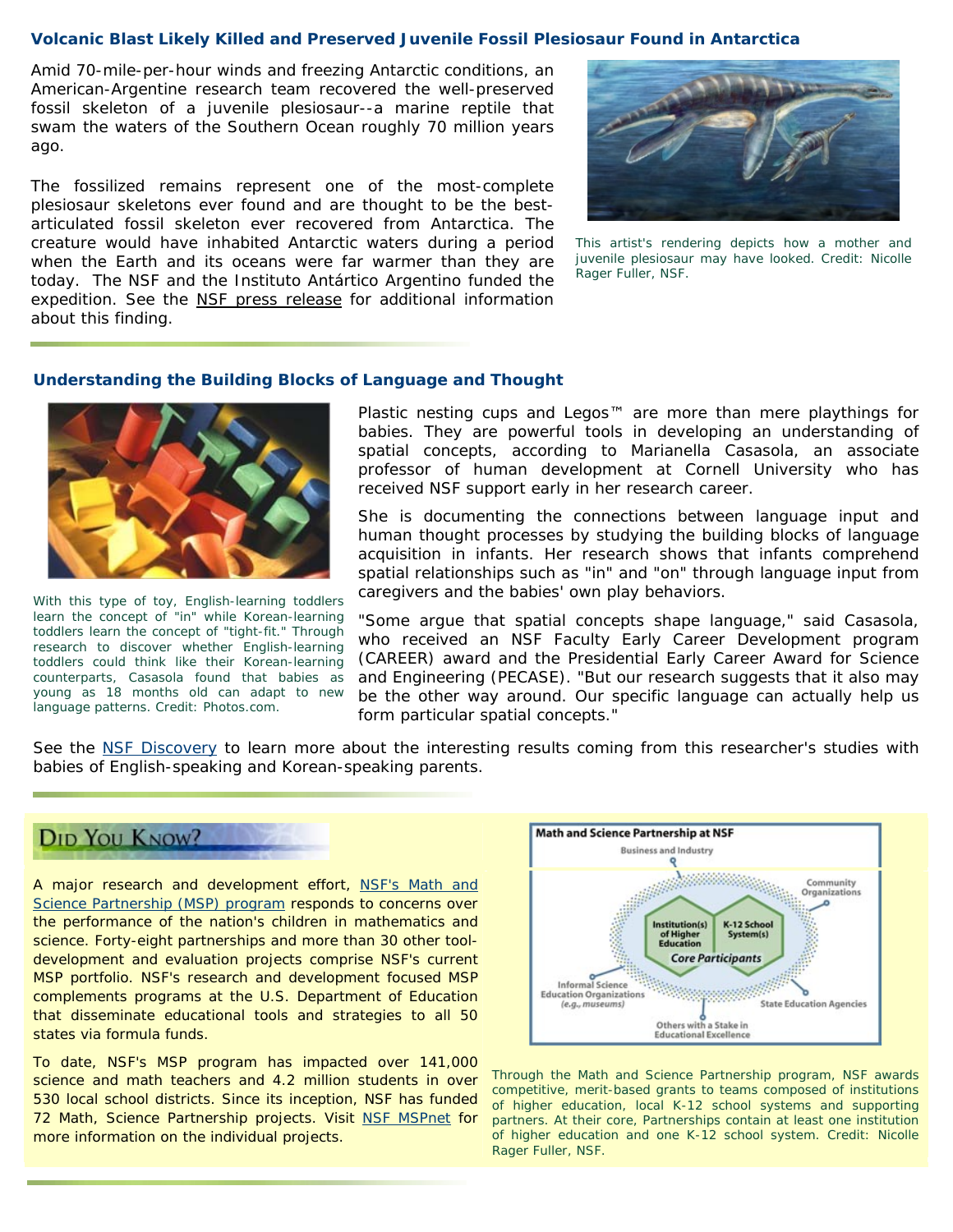## **FACES OF NSF RESEARCH**

### **Starting Small but 'Thinking Big' -- An Interview with NSF Program Director Art Hicks**



**At Tougaloo College, a small historically black institution in Jackson, Mississippi, Art Hicks was inspired to change his major from history to biology when his professor recognized his talent and encouraged Hicks to become his laboratory assistant. Hicks found biology so exciting that he helped organize the college's first Biology Club. The road from college has taken Hicks on a tremendous journey with stops in academia and government. Now, as the program director of NSF's Louis Stokes Alliance for Minority Participation (LSAMP) program, Hicks is inspiring young, minority students to pursue careers in science and math. Hicks recently received Congressional honors for his leadership of the LSAMP program.** 

*NSF: Please share your early experience with science and how it led to NSF. Hicks: In the late 1950's,* Dr. Brown, an NSF representative, spoke to selected students at Jim Hill High School in Jackson, Mississippi, about careers in science and math. My classmates and I were energized by Dr. Brown and the seemingly countless number of opportunities in science and math fields that he mentioned. Many of us went on to earn graduate degrees in a number of fields including teacher education, math, physics, engineering and botany.

*NSF: What do you consider to be the biggest challenge to LSAMP?* Hicks: The lack of employing best practices and strategies at the colleges and universities in the LSAMP portfolio remains a challenge, but significant progress is being made. Selected states and regions continue making major budgetary commitments to broaden participation. For example, South Carolina contributes greater than \$600,000 annually to LSAMP, and Alaska-Anchorage opened a \$14-million science and engineering facility that houses the LSAMP program.

*NSF: With your early research experience as an undergraduate, what advice would you give institutions to provide similar opportunities to their students?* **Hicks:** Clearly, the integration of research and education looms large for most institutions given the traditional teaching and learning delivery system. An instructional model involving 'active learning' in contrast to the 'old straight lecture' approach would likely reach the mark. The active learning model would provide small group interactions as a teaching-learning strategy in answering research questions. Institutions can change the instructional delivery system.

**LSAMP has increased the quantity and quality of underrepresented minority students graduating with STEM degrees. Since its inception, minority enrollment in STEM majors at more than 450 LSAMPparticipating institutions increased from 35,670 in 1991 to more than 205,000 in 2003. Annually, almost 25,000 baccalaureate degrees are conferred to minority students as a result of LSAMP alliances.**

*NSF: What advice would you give undergraduates choosing between graduate school and the workforce?* **Hicks:** Regardless of the size of the institution they attend, I would encourage them to 'Think big, Sight Globally, Act Locally, and Work with a Passion!' The best and brightest students must look beyond their individual campuses and regions. They must incorporate a world view in the learning process, get involved in selected community service activities, and work with focused enthusiasm -- fire and fervor!

## **NSF IN THE NEWS**

[Plugging in to Science](http://www.thescientist.com/news/display/37744/) -- *The Scientist (12/15/2006)* -- A Web-based game now under development with funding from NSF is designed to help high-schoolers understand how policy decisions affect global warming by challenging them to make tough choices as a politician, a scientist, and an economist and then having them evaluate the results of their choices.

[Science Called Key to U.S. Competitiveness](http://pubs.acs.org/cen/news/84/i50/8450competitive.html) -- *Chemical & Engineering News (12/05/06)* -- Harvard University economics professor Richard Freeman, a scholar at the D.C.-based think tank Brookings Institution, in recommending a renewed commitment to technological innovation in the United States notes that while the number of college students graduating with bachelor's degrees in science and engineering has increased threefold in the United States since the early 1960s, the same number of NSF fellowships are still granted.

Papers Urge [Plans to Enhance Economic Competitiveness Through Academic Research](http://chronicle.com/news/article/1359/papers-urge-plans-to-enhance-economic-competitiveness-through-academic-research) -- *The Chronicle of Higher Education (12/04/06)* -- The Brookings Institution has posted on its Web site a white paper by university scholars that urges an increase in the number and value of graduate research fellowships awarded by NSF.